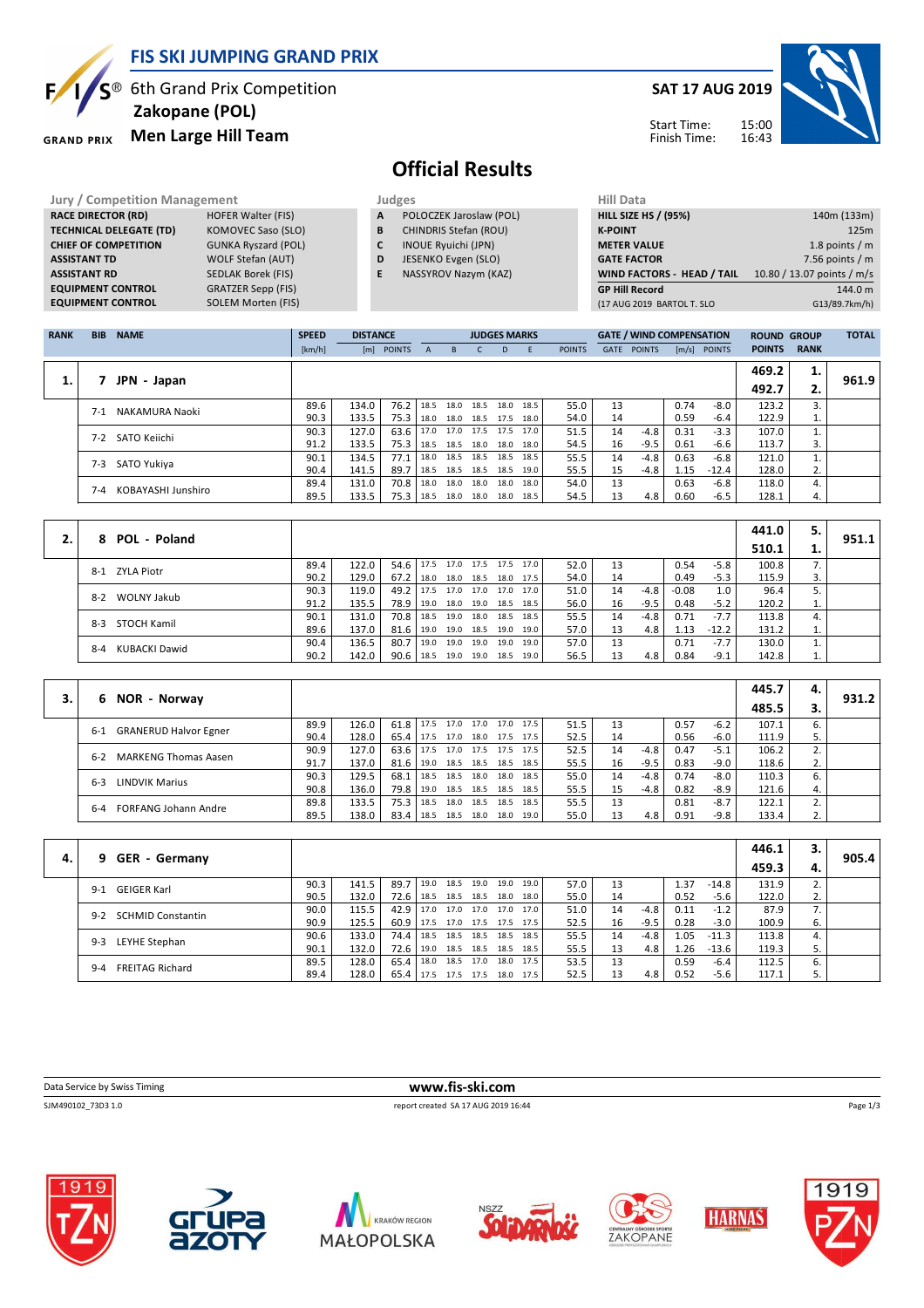**FIS SKI JUMPING GRAND PRIX**

S<sup>®</sup> 6th Grand Prix Competition E

 **Zakopane (POL)**

**Men Large Hill Team GRAND PRIX** 

**SAT 17 AUG 2019**



Start Time: Finish Time:

## **Official Results**

| <b>RANK</b> | <b>BIB</b> | <b>NAME</b>         | <b>SPEED</b> | <b>DISTANCE</b> |                                 |              |                          | <b>JUDGES MARKS</b> |           |           |               |      | <b>GATE / WIND COMPENSATION</b> |      |                | <b>ROUND GROUP</b> |             | <b>TOTAL</b> |
|-------------|------------|---------------------|--------------|-----------------|---------------------------------|--------------|--------------------------|---------------------|-----------|-----------|---------------|------|---------------------------------|------|----------------|--------------------|-------------|--------------|
|             |            |                     | [km/h]       |                 | [m] POINTS                      | $\mathsf{A}$ | $-B$                     | $-C$                | D         | -E        | <b>POINTS</b> | GATE | <b>POINTS</b>                   |      | $[m/s]$ POINTS | <b>POINTS</b>      | <b>RANK</b> |              |
|             |            |                     |              |                 |                                 |              |                          |                     |           |           |               |      |                                 |      |                |                    |             |              |
|             |            |                     |              |                 |                                 |              |                          |                     |           |           |               |      |                                 |      |                | 446.7              | 2.          |              |
| 5.          |            | 10 SLO - Slovenia   |              |                 |                                 |              |                          |                     |           |           |               |      |                                 |      |                | 447.8              | 5.          | 894.5        |
|             | $10-1$     | <b>BARTOL Tilen</b> | 89.7         | 144.0           | 94.2                            |              | 19.0 18.5 18.5           |                     | 19.0      | 19.5      | 56.5          | 13   |                                 | 1.24 | $-13.4$        | 137.3              |             |              |
|             |            |                     | 90.3         | 128.0           | 65.4 18.5 17.5 18.0             |              |                          |                     | 18.0 18.0 |           | 54.0          | 14   |                                 | 0.38 | $-4.1$         | 115.3              | 4.          |              |
|             |            | 10-2 JELAR Ziga     | 90.4         | 122.0           | 54.6                            |              | 17.5 17.0 17.0           |                     |           | 17.0 17.5 | 51.5          | 14   | $-4.8$                          | 0.13 | $-1.4$         | 99.9               | 4.          |              |
|             |            |                     | 91.2         | 128.0           | 65.4   18.0 17.0 18.0 17.5 18.0 |              |                          |                     |           |           | 53.5          | 16   | $-9.5$                          | 0.23 | $-2.5$         | 106.9              | 4.          |              |
|             | $10-3$     | <b>PREVC Peter</b>  | 90.6         | 122.5           | 55.5                            |              | 17.5 17.0 17.5 17.5 17.5 |                     |           |           | 52.5          | 14   | $-4.8$                          | 0.62 | $-6.7$         | 96.5               | 9.          |              |
|             |            |                     | 89.9         | 127.0           | 63.6 18.0 17.0 18.0 18.5 17.5   |              |                          |                     |           |           | 53.5          | 13   | 4.8                             | 0.81 | -8.7           | 113.2              | 7.          |              |
|             |            | 10-4 ZAJC Timi      | 89.4         | 129.0           | 67.2                            |              | 18.0 17.5 18.0           |                     |           | 18.5 18.0 | 54.0          | 13   |                                 | 0.76 | $-8.2$         | 113.0              | 5.          |              |
|             |            |                     | 89.5         | 123.5           | 57.3                            |              | 18.0 17.0 18.0 17.5 17.5 |                     |           |           | 53.0          | 13   | 4.8                             | 0.25 | $-2.7$         | 112.4              | 6.          |              |

|    |                                 |      |       |               |      |      |      |                     |      |    |         |      |        | 427.2 | 6. |       |
|----|---------------------------------|------|-------|---------------|------|------|------|---------------------|------|----|---------|------|--------|-------|----|-------|
| 6. | 5 AUT - Austria                 |      |       |               |      |      |      |                     |      |    |         |      |        | 434.6 | 6. | 861.8 |
|    | <b>LEITNER Clemens</b><br>$5-1$ | 89.6 | 128.0 | $65.4$   18.0 |      | 18.0 | 18.0 | 17.5 17.5           | 53.5 | 13 |         | 0.61 | $-6.6$ | 112.3 |    |       |
|    |                                 | 90.2 | 120.5 | 51.9 l        | 17.5 | 17.5 |      | 17.5 17.5 17.0      | 52.5 | 14 |         | 0.41 | $-4.4$ | 100.0 | 6. |       |
|    | <b>HUBER Stefan</b><br>$5-2$    | 90.1 | 118.0 | 47.4 17.0     |      |      |      | 16.5 16.5 16.5 17.0 | 50.0 | 14 | $-4.8$  | 0.40 | $-4.3$ | 88.3  | ь. |       |
|    |                                 | 91.1 | 130.0 | 69.0          | 18.0 | 17.5 |      | 18.0 17.5 18.0      | 53.5 | 16 | $-9.5$  | 0.77 | $-8.3$ | 104.7 |    |       |
|    | SCHLIERENZAUER Gregor<br>5-3    | 91.5 | 138.0 | 83.4          | 18.5 | 18.5 | 19.0 | 18.5 19.0           | 56.0 | 16 | $-14.3$ | 0.62 | $-6.7$ | 118.4 |    |       |
|    |                                 | 91.3 | 139.0 | $85.2$   18.5 |      | 18.0 |      | 19.0 18.5 19.0      | 56.0 | 15 | $-4.8$  | 0.89 | $-9.6$ | 126.8 | 3. |       |
|    | <b>KRAFT Stefan</b><br>$5 - 4$  | 90.1 | 127.0 | 63.6          | 18.0 | 17.5 | 17.5 | 18.0 17.5           | 53.0 | 13 |         | 0.78 | $-8.4$ | 108.2 |    |       |
|    |                                 | 89.9 | 122.0 | 54.6 17.5     |      | 16.0 | 17.0 | 17.0 16.5           | 50.5 | 13 | 4.8     | 0.63 | $-6.8$ | 103.1 | 8. |       |

|      |                                 |      |       |                                 |      |  |                     |      |      |    |         |      |        | 421.1 | $\mathbf{L}$ |       |
|------|---------------------------------|------|-------|---------------------------------|------|--|---------------------|------|------|----|---------|------|--------|-------|--------------|-------|
| 7. ' | 2 SUI - Switzerland             |      |       |                                 |      |  |                     |      |      |    |         |      |        | 403.1 |              | 824.2 |
|      | <b>PETER Dominik</b><br>$2 - 1$ | 90.1 | 122.0 | 54.6 17.0                       |      |  | 17.0 17.5 17.0      | 17.0 | 51.0 | 13 |         | 0.90 | $-9.7$ | 95.9  | 8.           |       |
|      |                                 | 90.7 | 113.5 | 39.3   16.5 16.5 17.0 16.5 17.0 |      |  |                     |      | 50.0 | 14 |         | 0.31 | $-3.3$ | 86.0  | $\prime$ .   |       |
|      | 2-2 SCHULER Andreas             | 90.7 | 128.0 | $65.4$   17.5                   |      |  | 17.0 16.5 17.5 17.0 |      | 51.5 | 14 | $-4.8$  | 0.60 | $-6.5$ | 105.6 |              |       |
|      |                                 | 91.4 | 120.0 | 51.0 17.0                       |      |  | 17.0 17.0 17.0 17.0 |      | 51.0 | 16 | $-9.5$  | 0.19 | $-2.1$ | 90.4  | 7.           |       |
|      | PEIER Killian<br>$2 - 3$        | 91.4 | 135.0 | 78.0   18.5 18.5 18.5 18.5 19.0 |      |  |                     |      | 55.5 | 16 | $-14.3$ | 0.16 | $-1.7$ | 117.5 |              |       |
|      |                                 | 92.0 | 134.5 | 77.1                            | 18.5 |  | 18.5 18.5 18.5 18.5 |      | 55.5 | 17 | $-14.2$ | 0.10 | $-1.1$ | 117.3 | ь.           |       |
|      | <b>AMMANN Simon</b><br>$2 - 4$  | 89.5 | 123.0 | $56.4$ 17.0                     |      |  | 17.0 17.0 16.5 17.0 |      | 51.0 | 13 |         | 0.49 | $-5.3$ | 102.1 | 8.           |       |
|      |                                 | 89.8 | 125.0 | 60.0   17.5 17.0 17.0 17.0 17.0 |      |  |                     |      | 51.0 | 13 | 4.8     | 0.59 | $-6.4$ | 109.4 | $\prime$ .   |       |

|    | <b>RUS - Russia</b>                         |      |       |                                 |                |           |      |      |    |         |      |         | 386.8 | 8. | 762.7 |
|----|---------------------------------------------|------|-------|---------------------------------|----------------|-----------|------|------|----|---------|------|---------|-------|----|-------|
| 8. | 4                                           |      |       |                                 |                |           |      |      |    |         |      |         | 375.9 | 8. |       |
|    | <b>PURTOV Mikhail</b><br>$4 - 1$            | 89.3 | 116.5 | 44.7   16.5                     | 16.0 16.5      | 16.5      | 16.5 | 49.5 | 13 |         | 1.13 | $-12.2$ | 82.0  | 9. |       |
|    |                                             | 90.2 | 103.0 | 20.4 16.0 16.0 16.0 16.0 16.0   |                |           |      | 48.0 | 14 |         | 0.37 | $-4.0$  | 64.4  | 8. |       |
|    | MAKSIMOCHKIN Mikhail<br>$4 - 2$             | 90.3 | 118.0 | 47.4 17.0 16.5 17.0 17.0        |                |           | 17.0 | 51.0 | 14 | -4.8    | 0.63 | $-6.8$  | 86.8  |    |       |
|    |                                             | 90.9 | 113.0 | 38.4   16.5 17.0 17.0 17.0 16.5 |                |           |      | 50.5 | 16 | $-9.5$  | 0.46 | $-5.0$  | 74.4  | 8. |       |
|    | <b>TROFIMOV Roman Sergeevich</b><br>$4 - 3$ | 91.3 | 127.0 | 63.6   17.5 17.0 18.0 17.5 17.5 |                |           |      | 52.5 | 16 | $-14.3$ | 0.31 | $-3.3$  | 98.5  |    |       |
|    |                                             | 91.9 | 131.5 | 71.7 18.0                       | 17.5 18.5 18.0 |           | 18.0 | 54.0 | 17 | $-14.2$ | 0.53 | $-5.7$  | 105.8 | 8. |       |
|    | <b>KLIMOV Evgeniy</b><br>$4 - 4$            | 90.0 | 132.0 | 72.6 18.0                       | 17.5           | 18.0 18.0 | 18.0 | 54.0 | 13 |         | 0.66 | $-7.1$  | 119.5 |    |       |
|    |                                             | 89.9 | 135.0 | 78.0 18.5 18.0 18.0 18.0 18.5   |                |           |      | 54.5 | 13 | 4.8     | 0.56 | $-6.0$  | 131.3 |    |       |

## **not qualified for 2nd round**

| <b>CZE - Czech Republic</b>    |      |       |                               |      |                |      |      |    |         |      |         | 353.8              |          | 353.8 |
|--------------------------------|------|-------|-------------------------------|------|----------------|------|------|----|---------|------|---------|--------------------|----------|-------|
| <b>POLASEK Viktor</b><br>$3-1$ | 89.6 | 130.0 | 69.0 18.0 17.5 18.5 17.5 18.0 |      |                |      | 53.5 | 13 |         | 1.19 | $-12.9$ | 109.6              | <u>.</u> |       |
| STURSA Voitech<br>$3-2$        | 89.8 | 103.0 | 20.4 15.5 15.5 16.0 16.0      |      |                | 16.0 | 47.5 | 14 | -4.8    | 0.87 | $-9.4$  | 53.7               | 10.      |       |
| KOZISEK Cestmir<br>$3-3$       | 91.2 | 127.0 | 63.6 17.5                     |      | 17.5 18.0 17.5 | 18.0 | 53.0 | 16 | $-14.3$ | 0.28 | $-3.0$  | 99.3               |          |       |
| KOUDELKA Roman<br>$3 - 4$      | 89.6 | 117.5 | 46.5                          | 17.5 | 17.0 17.5 17.0 | 17.0 | 51.5 |    |         | 0.63 | $-6.8$  | 912<br><u>JI.L</u> | 10.      |       |

| 10. | - United States Of America<br><b>USA</b> |      |       |                          |      |           |      |      |           |      |    |         |         |         | 305.8 | 10. | 305.8 |
|-----|------------------------------------------|------|-------|--------------------------|------|-----------|------|------|-----------|------|----|---------|---------|---------|-------|-----|-------|
|     | <b>DEAN Decker</b><br>1-1                | 89.5 | 114.0 | 40.2 16.5 16.5 16.5 16.5 |      |           |      |      | 16.5      | 49.5 |    |         | 1.05    | $-11.3$ | 78.4  | 10. |       |
|     | <b>LARSON Casey</b><br>1-2               | 90.0 | 113.0 | 38.4                     | 16.0 | 16.0      | 16.0 | 16.5 | 16.5      | 48.5 |    | $-4.8$  | 0.58    | $-6.3$  | 75.8  |     |       |
|     | <b>URLAUB Andrew</b><br>1-3              | 90.7 | 101.5 |                          | 15.0 | 15.5 14.5 |      |      | 15.0 15.5 | 45.5 | 16 | $-14.3$ | $-0.10$ |         | 50.2  | 10. |       |
|     | <b>BICKNER Kevin</b><br>l -4             | 89.7 | 126.0 | 61.8                     | 17.5 | 17.0      | 16.0 | 16.5 | 16.5      | 50.0 |    |         | 0.96    | $-10.4$ | 101.4 |     |       |

| Data Service by Swiss Timing | www.fis-ski.com                     |          |
|------------------------------|-------------------------------------|----------|
| SJM490102 73D3 1.0           | report created SA 17 AUG 2019 16:44 | Page 2/3 |